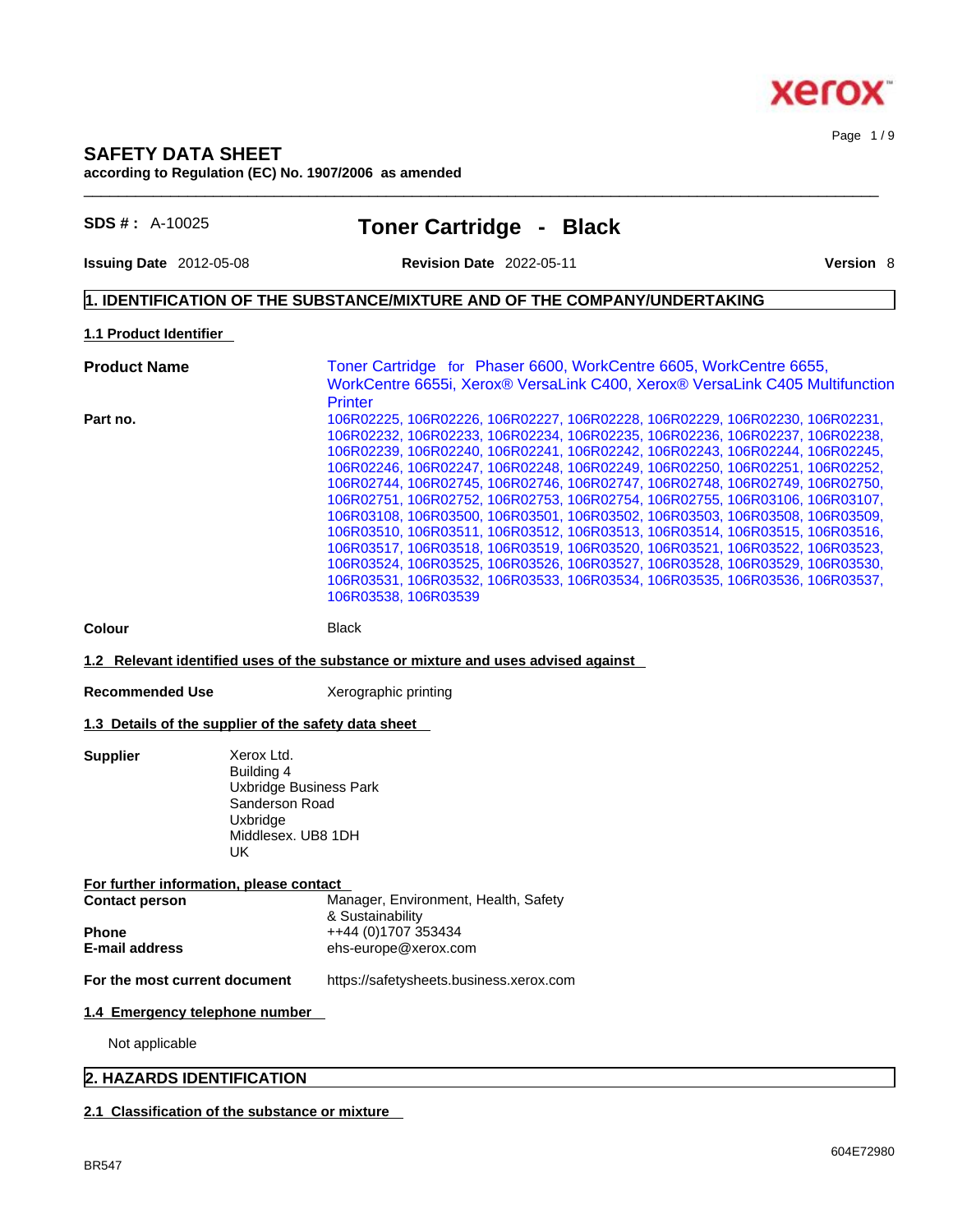Page 2 / 9

# **SDS # :** A-10025 **Toner Cartridge - Black**

 $\_$  ,  $\_$  ,  $\_$  ,  $\_$  ,  $\_$  ,  $\_$  ,  $\_$  ,  $\_$  ,  $\_$  ,  $\_$  ,  $\_$  ,  $\_$  ,  $\_$  ,  $\_$  ,  $\_$  ,  $\_$  ,  $\_$  ,  $\_$  ,  $\_$  ,  $\_$  ,  $\_$  ,  $\_$  ,  $\_$  ,  $\_$  ,  $\_$  ,  $\_$  ,  $\_$  ,  $\_$  ,  $\_$  ,  $\_$  ,  $\_$  ,  $\_$  ,  $\_$  ,  $\_$  ,  $\_$  ,  $\_$  ,  $\_$  ,

**Issuing Date** 2012-05-08 **Revision Date** 2022-05-11 **Version** 8

 $\_$  ,  $\_$  ,  $\_$  ,  $\_$  ,  $\_$  ,  $\_$  ,  $\_$  ,  $\_$  ,  $\_$  ,  $\_$  ,  $\_$  ,  $\_$  ,  $\_$  ,  $\_$  ,  $\_$  ,  $\_$  ,  $\_$  ,  $\_$  ,  $\_$  ,  $\_$  ,  $\_$  ,  $\_$  ,  $\_$  ,  $\_$  ,  $\_$  ,  $\_$  ,  $\_$  ,  $\_$  ,  $\_$  ,  $\_$  ,  $\_$  ,  $\_$  ,  $\_$  ,  $\_$  ,  $\_$  ,  $\_$  ,  $\_$  ,

According to present data no classification and labelling is required according to Regulation (EC) No 1272/2008

# **2.2 Label elements**

None

#### **2.3 Other hazards**

Not a PBT according to REACH Annex XIII May form explosible dust-air mixture if dispersed

# **3. COMPOSITION/INFORMATION ON INGREDIENTS**

#### **3.2 Mixtures**

| <b>Chemical Name</b>     | Weight %    | CAS No.     | <b>EC-No</b> | <b>Classification (Reg.</b><br>1272/2008) | Hazard<br><b>Statements</b> | <b>REACH Registration</b><br><b>Number</b> |
|--------------------------|-------------|-------------|--------------|-------------------------------------------|-----------------------------|--------------------------------------------|
| Resin                    | 70-90       | Proprietary | Not listed   | $- -$                                     | $\overline{\phantom{m}}$    | $\sim$ $\sim$                              |
| Paraffin wax             | $5 - 15$    | 8002-74-2   | 232-315-6    | $- -$                                     | $\overline{\phantom{m}}$    | $\overline{\phantom{m}}$                   |
| Magenta pigment          | $0 - 10$    | 980-26-7    | 213-561-3    | $\overline{\phantom{m}}$                  | $\sim$ $\sim$               | 01-2119456804-33-0008                      |
| Cyan Pigment             | $0 - 10$    | 147-14-8    | 205-685-1    | $\sim$ $\sim$                             | $\overline{\phantom{a}}$    | 01-2119458771-32-0044                      |
| Carbon black             | $0 - 10$    | 1333-86-4   | 215-609-9    | $\overline{\phantom{a}}$                  | $\sim$ $\sim$               | 01-2119384822-32-0065                      |
| Yellow pigment           | $0 - 10$    | 6358-31-2   | 228-768-4    | $- -$                                     | $\overline{\phantom{m}}$    | $\overline{\phantom{m}}$                   |
| Silica (Surface Treated) | $\langle$ 2 | 68909-20-6  | 272-697-1    | STOT RE 2                                 | H373                        | $\overline{\phantom{m}}$                   |
| Titanium dioxide         | <1          | 13463-67-7  | 236-675-5    | Carc (Inhal) 2                            | H <sub>351</sub>            | $-$                                        |

# **Full text of H- statements: see section 16**

**Note**

"--" indicates no classification or hazard statements apply.

Components marked as "Not Listed" are exempt from registration.

Where no REACH registration number is listed, it is considered confidential to the Only Representative.

# **4. FIRST AID MEASURES**

### **4.1 Description of first aid measures**

| <b>General advice</b> | For external use only. When symptoms persist or in all cases of doubt seek medical advice.<br>Show this safety data sheet to the doctor in attendance. |
|-----------------------|--------------------------------------------------------------------------------------------------------------------------------------------------------|
| Eye contact           | Immediately flush with plenty of water. After initial flushing, remove any contact lenses and<br>continue flushing for at least 15 minutes             |
| <b>Skin contact</b>   | Wash skin with soap and water                                                                                                                          |
| <b>Inhalation</b>     | Move to fresh air                                                                                                                                      |
| Ingestion             | Rinse mouth with water and afterwards drink plenty of water or milk                                                                                    |
|                       |                                                                                                                                                        |

#### **4.2 Most important symptoms and effects, both acute and delayed**

| <b>Acute toxicity</b> |                 |
|-----------------------|-----------------|
| Eyes                  | No known effect |
| <b>Skin</b>           | No known effect |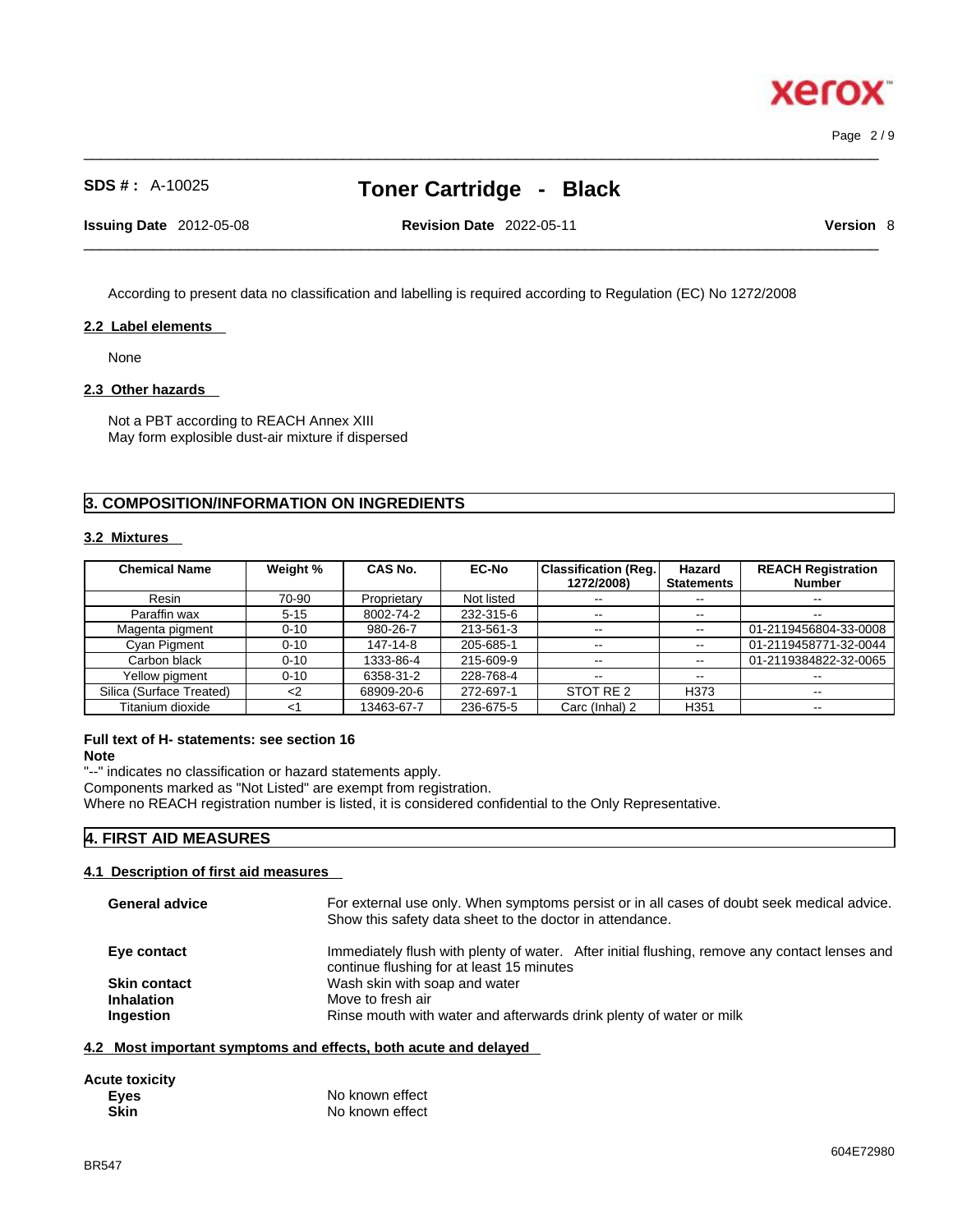# xero

Page 3 / 9

| <b>SDS #: A-10025</b>             | <b>Toner Cartridge - Black</b>                                             |                  |
|-----------------------------------|----------------------------------------------------------------------------|------------------|
| <b>Issuing Date</b> 2012-05-08    | <b>Revision Date 2022-05-11</b>                                            | <b>Version 8</b> |
| <b>Inhalation</b>                 | No known effect                                                            |                  |
| Ingestion                         | No known effect                                                            |                  |
| <b>Chronic effects</b>            |                                                                            |                  |
| <b>Chronic toxicity</b>           | No known effects under normal use conditions                               |                  |
| <b>Main symptoms</b>              | Overexposure may cause:                                                    |                  |
|                                   | mild respiratory irritation similar to nuisance dust.                      |                  |
|                                   | 4.3 Indication of immediate medical attention and special treatment needed |                  |
| <b>Protection of first-aiders</b> | No special protective equipment required                                   |                  |
| Notes to physician                | Treat symptomatically                                                      |                  |
| <b>5. FIREFIGHTING MEASURES</b>   |                                                                            |                  |

 $\_$  ,  $\_$  ,  $\_$  ,  $\_$  ,  $\_$  ,  $\_$  ,  $\_$  ,  $\_$  ,  $\_$  ,  $\_$  ,  $\_$  ,  $\_$  ,  $\_$  ,  $\_$  ,  $\_$  ,  $\_$  ,  $\_$  ,  $\_$  ,  $\_$  ,  $\_$  ,  $\_$  ,  $\_$  ,  $\_$  ,  $\_$  ,  $\_$  ,  $\_$  ,  $\_$  ,  $\_$  ,  $\_$  ,  $\_$  ,  $\_$  ,  $\_$  ,  $\_$  ,  $\_$  ,  $\_$  ,  $\_$  ,  $\_$  ,

**Suitable extinguishing media** Use water spray or fog; do not use straight streams, Foam

**Unsuitable extinguishing media** Do not use a solid water stream as it may scatterand spread fire

#### **5.2 Special hazards arising from the substance or mixture**

Fine dust dispersed in air, in sufficient concentrations, and in the presence of an ignition source is a potential dust explosion hazard

#### **Hazardous combustion products**

Hazardous decomposition products due to incomplete combustion. Carbon oxides Nitrogen oxides (NOx)

#### **5.3 Advice for fire-fighters**

In the event of fire and/or explosion do not breathe fumes. Wear fire/flame resistant/retardant clothing. Use self-contained pressure-demand breathing apparatus if needed to prevent exposure to smoke or airborne toxins. Wear self-contained breathing apparatus and protective suit.

#### **Other information**

| Flammability | Not flammable  |
|--------------|----------------|
| Flash point  | Not applicable |

# **6. ACCIDENTAL RELEASE MEASURES**

#### **6.1 Personal precautions, protective equipment and emergency procedures**

Avoid breathing dust

#### **6.2 Environmental precautions**

Although toner is not an aquatic toxin, microplastics may be a physical hazard to aquatic life and should not be allowed to enter drains, sewers, or waterways

#### **6.3 Methods and material for containment and cleaning up**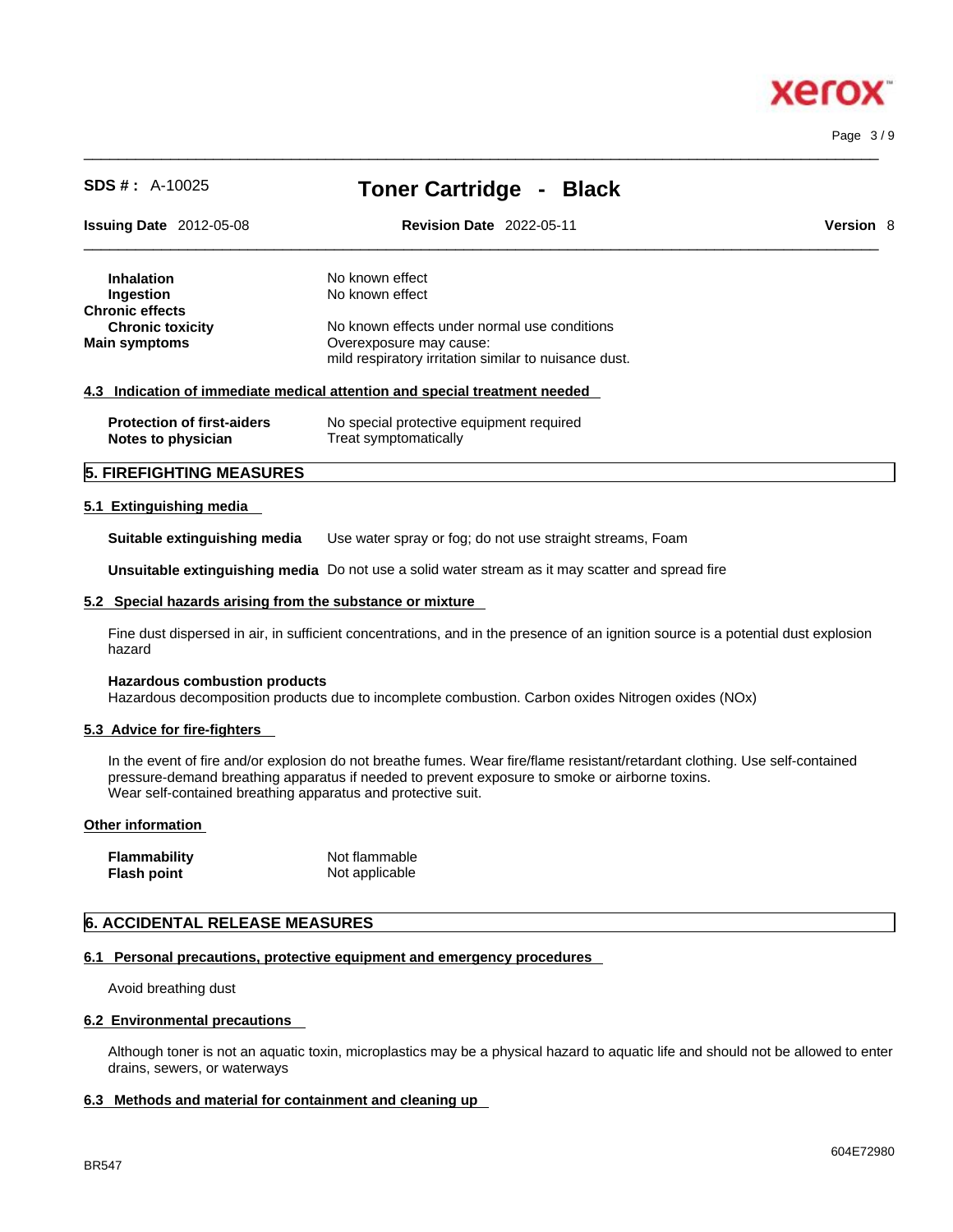Page 4 / 9

| <b>SDS #: A-10025</b>                                                                                                                       | <b>Toner Cartridge - Black</b>                                                                                                                                                                               |
|---------------------------------------------------------------------------------------------------------------------------------------------|--------------------------------------------------------------------------------------------------------------------------------------------------------------------------------------------------------------|
| <b>Issuing Date</b> 2012-05-08                                                                                                              | <b>Revision Date 2022-05-11</b><br><b>Version 8</b>                                                                                                                                                          |
| <b>Methods for containment</b><br>Methods for cleaning up                                                                                   | Prevent dust cloud<br>Use a vacuum cleaner to remove excess, then wash with COLD water. Hot water fuses<br>the toner making it difficult to remove                                                           |
| 6.4 Reference to other sections                                                                                                             |                                                                                                                                                                                                              |
| See section 12 for additional ecological information<br>See Section 13 for additional information                                           |                                                                                                                                                                                                              |
| <b>7. HANDLING AND STORAGE</b>                                                                                                              |                                                                                                                                                                                                              |
| 7.1 Precautions for safe handling                                                                                                           |                                                                                                                                                                                                              |
| dust cloud                                                                                                                                  | Handle in accordance with good industrial hygiene and safety practice, Avoid dust accumulation in enclosed space, Prevent                                                                                    |
| <b>Hygiene measures</b>                                                                                                                     | None under normal use conditions                                                                                                                                                                             |
| 7.2 Conditions for safe storage, including any incompatibilities                                                                            |                                                                                                                                                                                                              |
|                                                                                                                                             | Keep container tightly closed in a dry and well-ventilated place, Store at room temperature                                                                                                                  |
| 7.3 Specific end uses                                                                                                                       |                                                                                                                                                                                                              |
| Xerographic printing                                                                                                                        |                                                                                                                                                                                                              |
| 8. EXPOSURE CONTROLS/PERSONAL PROTECTION                                                                                                    |                                                                                                                                                                                                              |
| 8.1 Control parameters                                                                                                                      |                                                                                                                                                                                                              |
| <b>Xerox Exposure Limit</b><br><b>Xerox Exposure Limit</b>                                                                                  | 2.5 mg/m $3$ (total dust)<br>0.4 mg/m <sup>3</sup> (respirable dust)                                                                                                                                         |
| 8.2 Exposure controls                                                                                                                       |                                                                                                                                                                                                              |
| <b>Engineering measures</b>                                                                                                                 | None under normal use conditions                                                                                                                                                                             |
| Personal protective equipment                                                                                                               |                                                                                                                                                                                                              |
| <b>Eye/face protection</b><br><b>Hand protection</b><br>Skin and body protection<br><b>Respiratory protection</b><br><b>Thermal hazards</b> | No special protective equipment required<br>No special protective equipment required<br>No special protective equipment required<br>No special protective equipment required<br>None under normal processing |
| <b>Environmental Exposure Controls</b><br><b>Environmental Exposure</b><br><b>Controls</b>                                                  | Keep out of drains, sewers, ditches and waterways                                                                                                                                                            |
|                                                                                                                                             |                                                                                                                                                                                                              |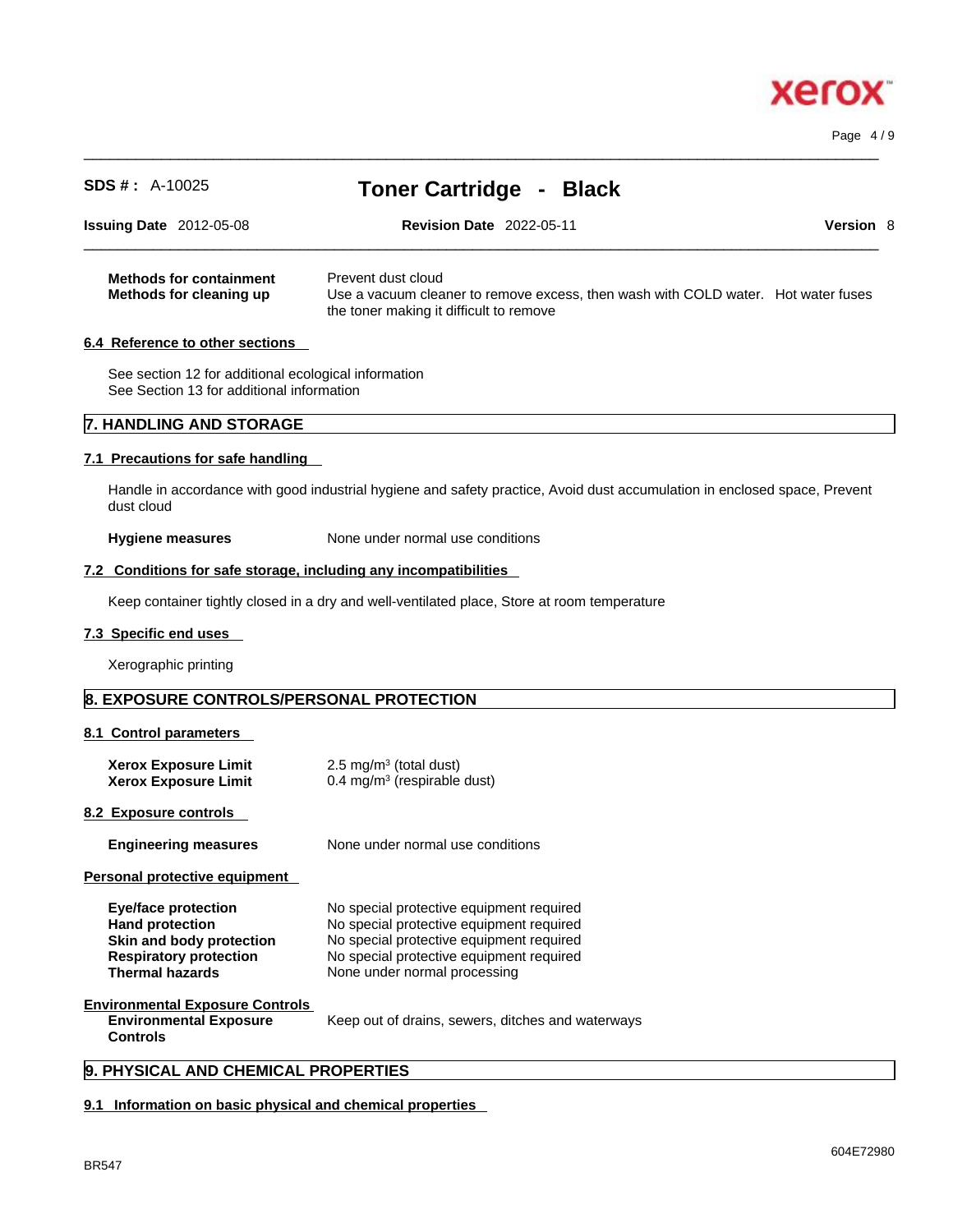Page 5 / 9

**Xerox** 

# **SDS # :** A-10025 **Toner Cartridge - Black**

 $\_$  ,  $\_$  ,  $\_$  ,  $\_$  ,  $\_$  ,  $\_$  ,  $\_$  ,  $\_$  ,  $\_$  ,  $\_$  ,  $\_$  ,  $\_$  ,  $\_$  ,  $\_$  ,  $\_$  ,  $\_$  ,  $\_$  ,  $\_$  ,  $\_$  ,  $\_$  ,  $\_$  ,  $\_$  ,  $\_$  ,  $\_$  ,  $\_$  ,  $\_$  ,  $\_$  ,  $\_$  ,  $\_$  ,  $\_$  ,  $\_$  ,  $\_$  ,  $\_$  ,  $\_$  ,  $\_$  ,  $\_$  ,  $\_$  ,

**Issuing Date** 2012-05-08 **Revision Date** 2022-05-11

 $\_$  ,  $\_$  ,  $\_$  ,  $\_$  ,  $\_$  ,  $\_$  ,  $\_$  ,  $\_$  ,  $\_$  ,  $\_$  ,  $\_$  ,  $\_$  ,  $\_$  ,  $\_$  ,  $\_$  ,  $\_$  ,  $\_$  ,  $\_$  ,  $\_$  ,  $\_$  ,  $\_$  ,  $\_$  ,  $\_$  ,  $\_$  ,  $\_$  ,  $\_$  ,  $\_$  ,  $\_$  ,  $\_$  ,  $\_$  ,  $\_$  ,  $\_$  ,  $\_$  ,  $\_$  ,  $\_$  ,  $\_$  ,  $\_$  ,

| Version | 8 |
|---------|---|
|         |   |

| Appearance<br><b>Physical state</b><br>Colour                                                                                                                                                                             | Powder<br>Solid<br><b>Black</b>                                                                                                   | <b>Odour</b><br><b>Odour threshold</b><br>pH | Faint<br>Not applicable<br>Not applicable                                                    |
|---------------------------------------------------------------------------------------------------------------------------------------------------------------------------------------------------------------------------|-----------------------------------------------------------------------------------------------------------------------------------|----------------------------------------------|----------------------------------------------------------------------------------------------|
| <b>Flash point</b>                                                                                                                                                                                                        | Not applicable                                                                                                                    |                                              |                                                                                              |
| <b>Melting / Freezing Point</b><br><b>Boiling point/boiling range</b><br><b>Softening point</b>                                                                                                                           | Not applicable<br>Not applicable<br>$49 - 60 °C$<br>$\sqrt{2}$                                                                    | 120 - 140 °F                                 |                                                                                              |
| <b>Evaporation rate</b><br><b>Flammability</b><br><b>Flammability Limits in Air</b>                                                                                                                                       | Not applicable<br>Not flammable<br>Not applicable                                                                                 |                                              |                                                                                              |
| <b>Explosive Limits</b>                                                                                                                                                                                                   | No data available                                                                                                                 |                                              |                                                                                              |
| Vapour pressure<br><b>Vapour density</b><br><b>Specific gravity</b><br><b>Water solubility</b><br><b>Partition coefficient</b><br><b>Autoignition temperature</b><br><b>Decomposition temperature</b><br><b>Viscosity</b> | Not applicable<br>Not applicable<br>$1 - 2$<br>Negligible<br>Not applicable<br>Not applicable<br>Not determined<br>Not applicable |                                              |                                                                                              |
| <b>Explosive properties</b><br><b>Oxidising properties</b>                                                                                                                                                                | source is a potential dust explosion hazard<br>Not applicable                                                                     |                                              | Fine dust dispersed in air, in sufficient concentrations, and in the presence of an ignition |
| 9.2 Other information                                                                                                                                                                                                     |                                                                                                                                   |                                              |                                                                                              |

None

# **10. STABILITY AND REACTIVITY**

# **10.1 Reactivity**

No dangerous reaction known under conditions of normal use

#### **10.2 Chemical stability**

Stable under normal conditions

# **10.3 Possibility of hazardous reactions**

| <b>Hazardous reactions</b>      | None under normal processing            |
|---------------------------------|-----------------------------------------|
| <b>Hazardous polymerisation</b> | Hazardous polymerisation does not occur |

#### **10.4 Conditions to avoid**

Prevent dust cloud, Fine dust dispersed in air, in sufficient concentrations, and in the presence of an ignition source is a potential dust explosion hazard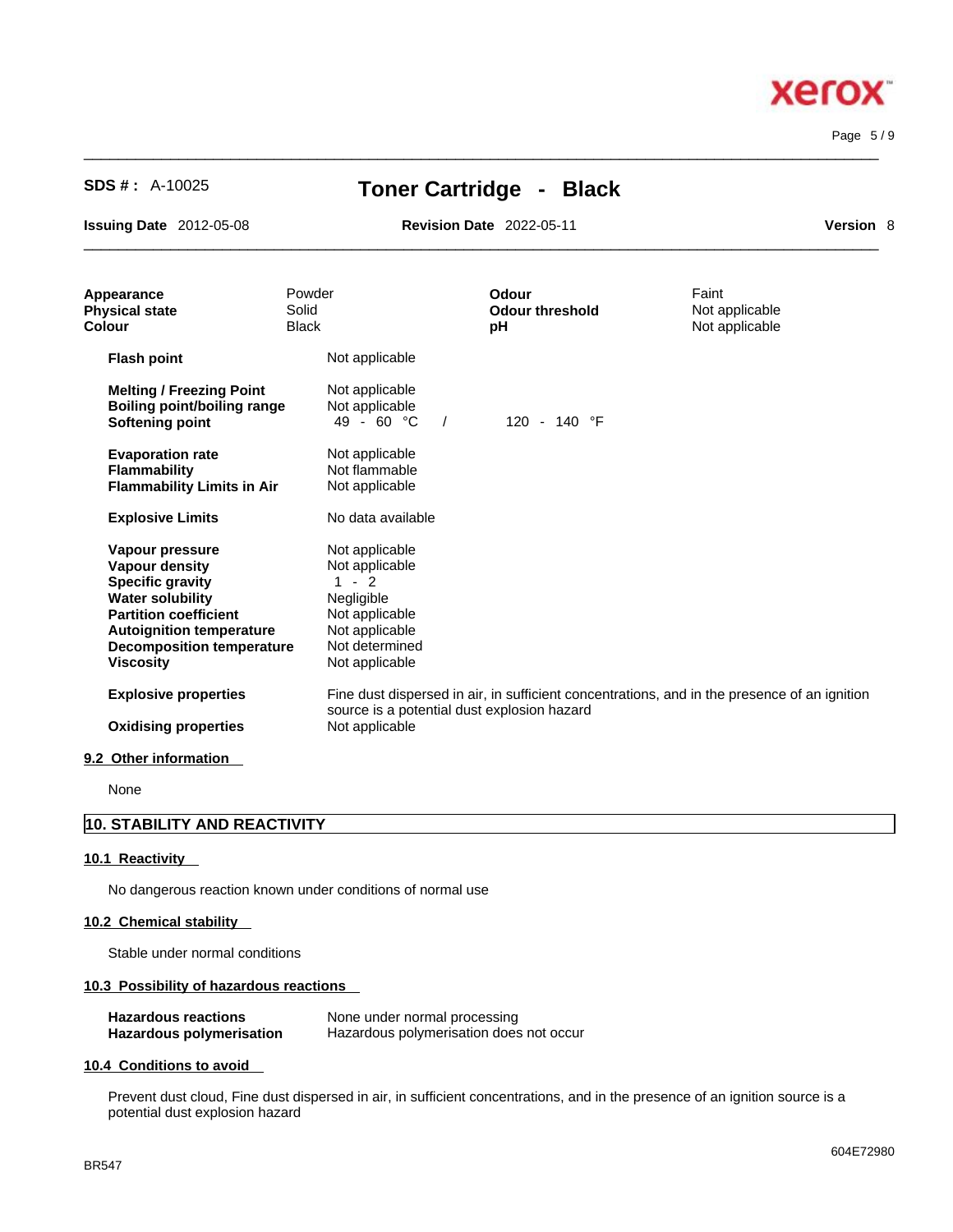# **SDS # :** A-10025 **Toner Cartridge - Black**

 $\_$  ,  $\_$  ,  $\_$  ,  $\_$  ,  $\_$  ,  $\_$  ,  $\_$  ,  $\_$  ,  $\_$  ,  $\_$  ,  $\_$  ,  $\_$  ,  $\_$  ,  $\_$  ,  $\_$  ,  $\_$  ,  $\_$  ,  $\_$  ,  $\_$  ,  $\_$  ,  $\_$  ,  $\_$  ,  $\_$  ,  $\_$  ,  $\_$  ,  $\_$  ,  $\_$  ,  $\_$  ,  $\_$  ,  $\_$  ,  $\_$  ,  $\_$  ,  $\_$  ,  $\_$  ,  $\_$  ,  $\_$  ,  $\_$  ,

**Issuing Date** 2012-05-08 **Revision Date** 2022-05-11 **Version** 8

 $\_$  ,  $\_$  ,  $\_$  ,  $\_$  ,  $\_$  ,  $\_$  ,  $\_$  ,  $\_$  ,  $\_$  ,  $\_$  ,  $\_$  ,  $\_$  ,  $\_$  ,  $\_$  ,  $\_$  ,  $\_$  ,  $\_$  ,  $\_$  ,  $\_$  ,  $\_$  ,  $\_$  ,  $\_$  ,  $\_$  ,  $\_$  ,  $\_$  ,  $\_$  ,  $\_$  ,  $\_$  ,  $\_$  ,  $\_$  ,  $\_$  ,  $\_$  ,  $\_$  ,  $\_$  ,  $\_$  ,  $\_$  ,  $\_$  ,

Page 6 / 9

#### **10.5 Incompatible Materials**

None

# **10.6 Hazardous decomposition products**

None under normal use

# **11. TOXICOLOGICAL INFORMATION**

*The toxicity data noted below is based on the test results of similar reprographic materials.* 

#### **11.1 Information on toxicological effects**

#### **Acute toxicity**

| Product Information    |                                       |
|------------------------|---------------------------------------|
| <b>Irritation</b>      | No skin irritation, No eye irritation |
| Oral LD50              | $> 5$ g/kg (rat)                      |
| Dermal LD50            | $> 5$ g/kg (rabbit)                   |
| <b>LC50 Inhalation</b> | $> 5$ mg/L (rat, 4 hr)                |

# **Chronic toxicity**

| <b>THE ALLA CALALA</b>       |                                                                                                                                                                                                                                                                                                                                                                                                                                                                                                                                                                                                                                                                                                                                                                                                                                                                     |
|------------------------------|---------------------------------------------------------------------------------------------------------------------------------------------------------------------------------------------------------------------------------------------------------------------------------------------------------------------------------------------------------------------------------------------------------------------------------------------------------------------------------------------------------------------------------------------------------------------------------------------------------------------------------------------------------------------------------------------------------------------------------------------------------------------------------------------------------------------------------------------------------------------|
| Product Information          |                                                                                                                                                                                                                                                                                                                                                                                                                                                                                                                                                                                                                                                                                                                                                                                                                                                                     |
| <b>Chronic effects</b>       | No known effects under normal use conditions                                                                                                                                                                                                                                                                                                                                                                                                                                                                                                                                                                                                                                                                                                                                                                                                                        |
| Carcinogenicity              | See "Other Information" in this section.                                                                                                                                                                                                                                                                                                                                                                                                                                                                                                                                                                                                                                                                                                                                                                                                                            |
| <b>Other information</b>     | The IARC (International Agency for Research on Cancer) has listed carbon black as<br>"possibly carcinogenic to humans". However, Xerox has concluded that the presence of<br>carbon black in this mixture does not present a health hazard. The IARC classification is<br>based on studies evaluating pure, "free" carbon black. In contrast, toner is a formulation<br>composed of specially prepared polymer and a small amount of carbon black (or other<br>pigment). In the process of making toner, the small amount of carbon black becomes<br>encapsulated within a matrix. Xeroxhas performed extensive testing of toner, including a<br>chronic bioassay (test for potential carcinogenicity). Exposure to toner did not produce<br>evidence of cancer in exposed animals. The results were submitted to regulatory agencies<br>and published extensively. |
|                              | The IARC (International Agency for Research on Cancer) has listed titanium dioxide as<br>"possibly carcinogenic to humans". However, Xerox has concluded that the presence of<br>titanium dioxide in this mixture does not present a health hazard. The IARC classification<br>is based on studies in rats using high concentrations of pure, unbound TiO2 particles of<br>respirable size. Epidemiological studies do not suggest a carcinogenic effects in humans.<br>In addition, the titanium dioxide in this mixture is encapsulated in a matrix or bound to the<br>surface of the toner.                                                                                                                                                                                                                                                                      |
| Other toxic effects          |                                                                                                                                                                                                                                                                                                                                                                                                                                                                                                                                                                                                                                                                                                                                                                                                                                                                     |
| Product Information          |                                                                                                                                                                                                                                                                                                                                                                                                                                                                                                                                                                                                                                                                                                                                                                                                                                                                     |
| <b>Sensitisation</b>         | No sensitisation responses were observed                                                                                                                                                                                                                                                                                                                                                                                                                                                                                                                                                                                                                                                                                                                                                                                                                            |
| <b>Mutagenic effects</b>     | Not mutagenic in AMES Test                                                                                                                                                                                                                                                                                                                                                                                                                                                                                                                                                                                                                                                                                                                                                                                                                                          |
| <b>Reproductive toxicity</b> | This product does not contain any known or suspected reproductive hazards                                                                                                                                                                                                                                                                                                                                                                                                                                                                                                                                                                                                                                                                                                                                                                                           |
| <b>Target organ effects</b>  | None known                                                                                                                                                                                                                                                                                                                                                                                                                                                                                                                                                                                                                                                                                                                                                                                                                                                          |
|                              |                                                                                                                                                                                                                                                                                                                                                                                                                                                                                                                                                                                                                                                                                                                                                                                                                                                                     |

**Other adverse effects** None known

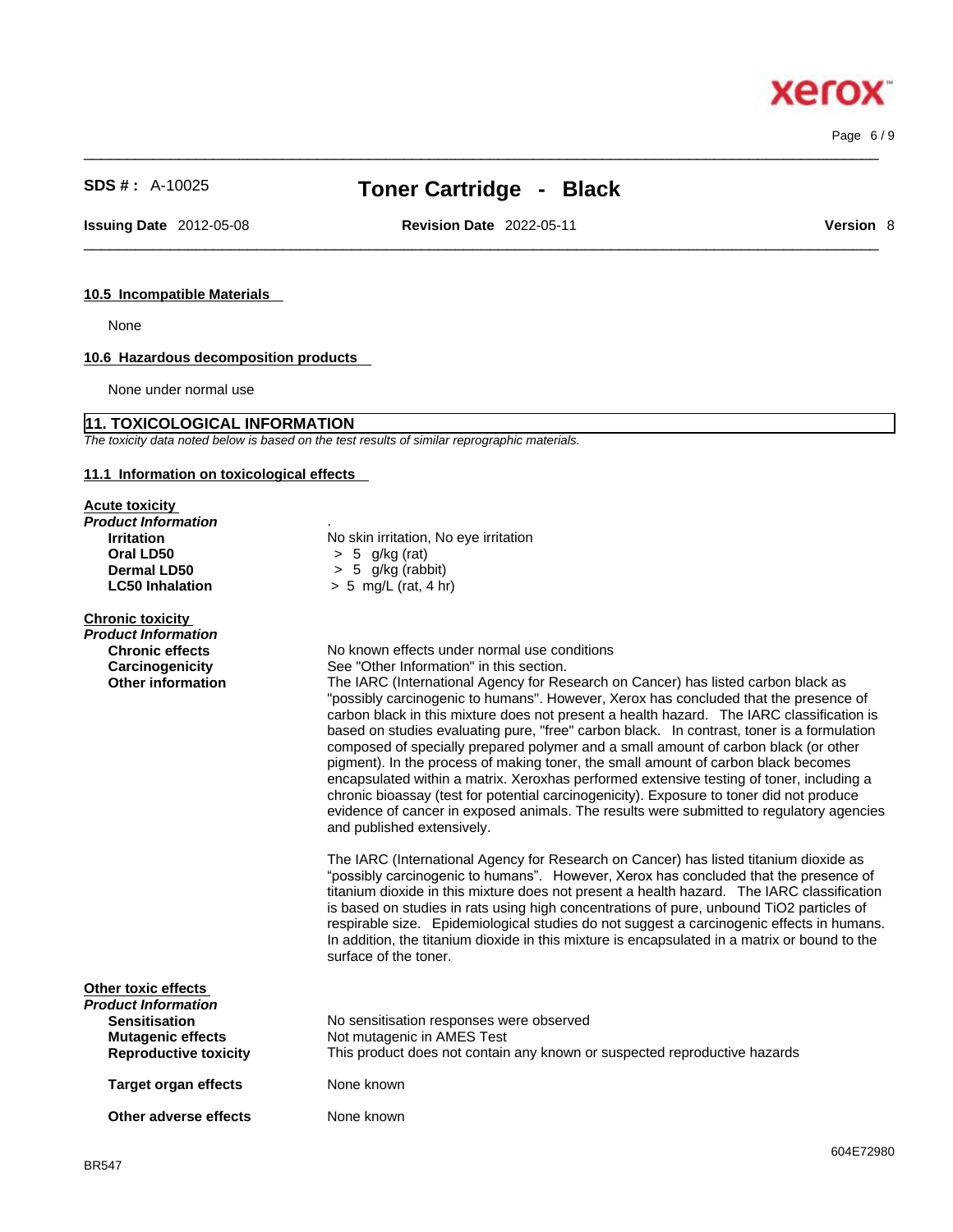xero

# **SDS # :** A-10025 **Toner Cartridge - Black**

**Issuing Date** 2012-05-08 **Revision Date** 2022-05-11 **Version** 8

 $\_$  ,  $\_$  ,  $\_$  ,  $\_$  ,  $\_$  ,  $\_$  ,  $\_$  ,  $\_$  ,  $\_$  ,  $\_$  ,  $\_$  ,  $\_$  ,  $\_$  ,  $\_$  ,  $\_$  ,  $\_$  ,  $\_$  ,  $\_$  ,  $\_$  ,  $\_$  ,  $\_$  ,  $\_$  ,  $\_$  ,  $\_$  ,  $\_$  ,  $\_$  ,  $\_$  ,  $\_$  ,  $\_$  ,  $\_$  ,  $\_$  ,  $\_$  ,  $\_$  ,  $\_$  ,  $\_$  ,  $\_$  ,  $\_$  ,

**Aspiration Hazard** Not applicable

#### 11.2 Information on other hazards

**Endocrine disrupting properties** This product does not contain any known or suspected endocrine disruptors

# **12. ECOLOGICAL INFORMATION**

#### **12.1 Toxicity**

On available data, the mixture / preparation is not harmful to aquatic life

#### **12.2 Persistence and degradability**

Not readily biodegradable

### **12.3 Bioaccumulative potential**

Bioaccumulation is unlikely

#### **12.4 Mobility in soil**

Insoluble in water

# **12.5 Results of PBT and vPvB assessment**

Not a PBT according to REACH Annex XIII

#### **12.6 Endocrine disrupting properties**

This product does not contain any known or suspected endocrine disruptors

#### **12.7 Other adverse effects**

Although toner is not an aquatic toxin, microplastics may be a physical hazard to aquatic life and should not be allowed to enter drains, sewers, or waterways.

| 13. DISPOSAL CONSIDERATIONS   |                                                                                                                                                                             |
|-------------------------------|-----------------------------------------------------------------------------------------------------------------------------------------------------------------------------|
| 13.1 Waste treatment methods  |                                                                                                                                                                             |
| <b>Waste Disposal Method</b>  | Can be landfilled or incinerated, when in compliance with local regulations<br>If incineration is to be carried out, care must be exercised to prevent dust clouds forming. |
| <b>EWC Waste Disposal No.</b> | 08 03 18                                                                                                                                                                    |
| Other information             | Although toner is not an aquatic toxin, microplastics may be a physical hazard to aquatic life<br>and should not be allowed to enter drains, sewers, or waterways.          |

# **14. TRANSPORT INFORMATION**

#### **14.1 UN/ID No**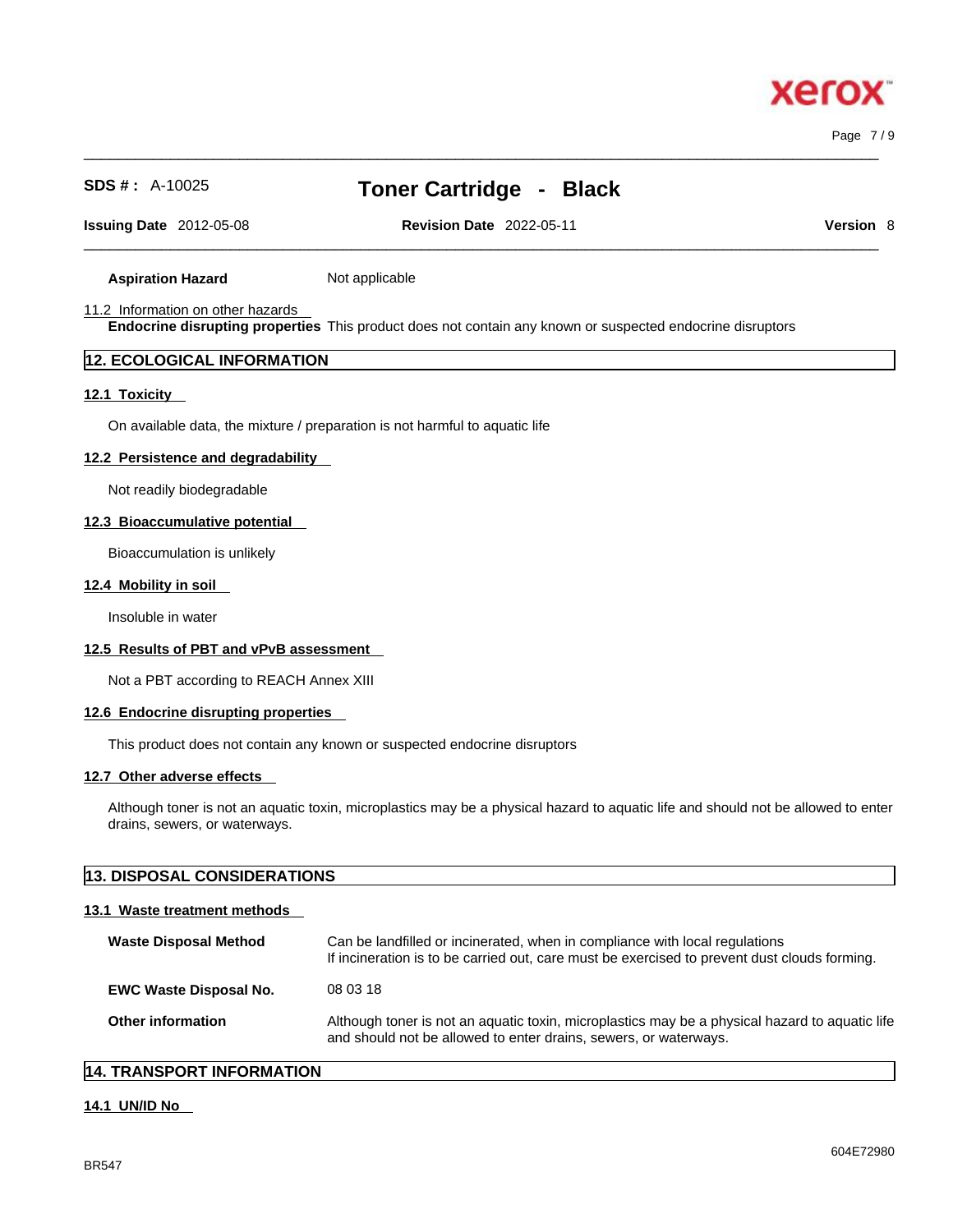$\_$  ,  $\_$  ,  $\_$  ,  $\_$  ,  $\_$  ,  $\_$  ,  $\_$  ,  $\_$  ,  $\_$  ,  $\_$  ,  $\_$  ,  $\_$  ,  $\_$  ,  $\_$  ,  $\_$  ,  $\_$  ,  $\_$  ,  $\_$  ,  $\_$  ,  $\_$  ,  $\_$  ,  $\_$  ,  $\_$  ,  $\_$  ,  $\_$  ,  $\_$  ,  $\_$  ,  $\_$  ,  $\_$  ,  $\_$  ,  $\_$  ,  $\_$  ,  $\_$  ,  $\_$  ,  $\_$  ,  $\_$  ,  $\_$  ,

# **SDS # :** A-10025 **Toner Cartridge - Black**

 $\_$  ,  $\_$  ,  $\_$  ,  $\_$  ,  $\_$  ,  $\_$  ,  $\_$  ,  $\_$  ,  $\_$  ,  $\_$  ,  $\_$  ,  $\_$  ,  $\_$  ,  $\_$  ,  $\_$  ,  $\_$  ,  $\_$  ,  $\_$  ,  $\_$  ,  $\_$  ,  $\_$  ,  $\_$  ,  $\_$  ,  $\_$  ,  $\_$  ,  $\_$  ,  $\_$  ,  $\_$  ,  $\_$  ,  $\_$  ,  $\_$  ,  $\_$  ,  $\_$  ,  $\_$  ,  $\_$  ,  $\_$  ,  $\_$  , **Issuing Date** 2012-05-08 **Revision Date** 2022-05-11 **Version** 8

Page 8 / 9

Not regulated

#### **14.2 Proper shipping name**

Not regulated

#### **14.3 Transport hazard class(es)**

Not classified

# **14.4 Packing Group**

Not applicable

#### **14.5 Environmental hazards**

Presents little or no hazard to the environment

#### **14.6 Special precautions for users**

No special precautions are needed in handling this material

#### **14.7 Transport in bulk according to MARPOL 73/78 and the IBC Code**

Not applicable

# **15. REGULATORY INFORMATION**

# **15.1 Safety, health and environmental regulations/legislation specific for the substance or mixture**

According to present data no classification and labelling is required according to Regulation (EC) No 1272/2008

#### **15.2 Chemical Safety Assessment**

A chemical safety assessment according to regulation (EC) No. 1907/2006 is not required

# **16. OTHER INFORMATION**

**Issuing Date** 2012-05-08 **Revision Date** 2022-05-11 **Revision Note** (M)SDS sections updated, 3 **Full text of H-Statements referred to undersections 2 and 3** H351 - Suspected of causing cancer if inhaled H373 - May cause damage to organs through prolonged or repeated exposure

#### **This safety data sheet complies with the requirements of Regulation (EC) No. 1272/2008 as amended.**

#### **Disclaimer**

The information provided in this Safety Data Sheet is correct to the best of our knowledge, information and belief at